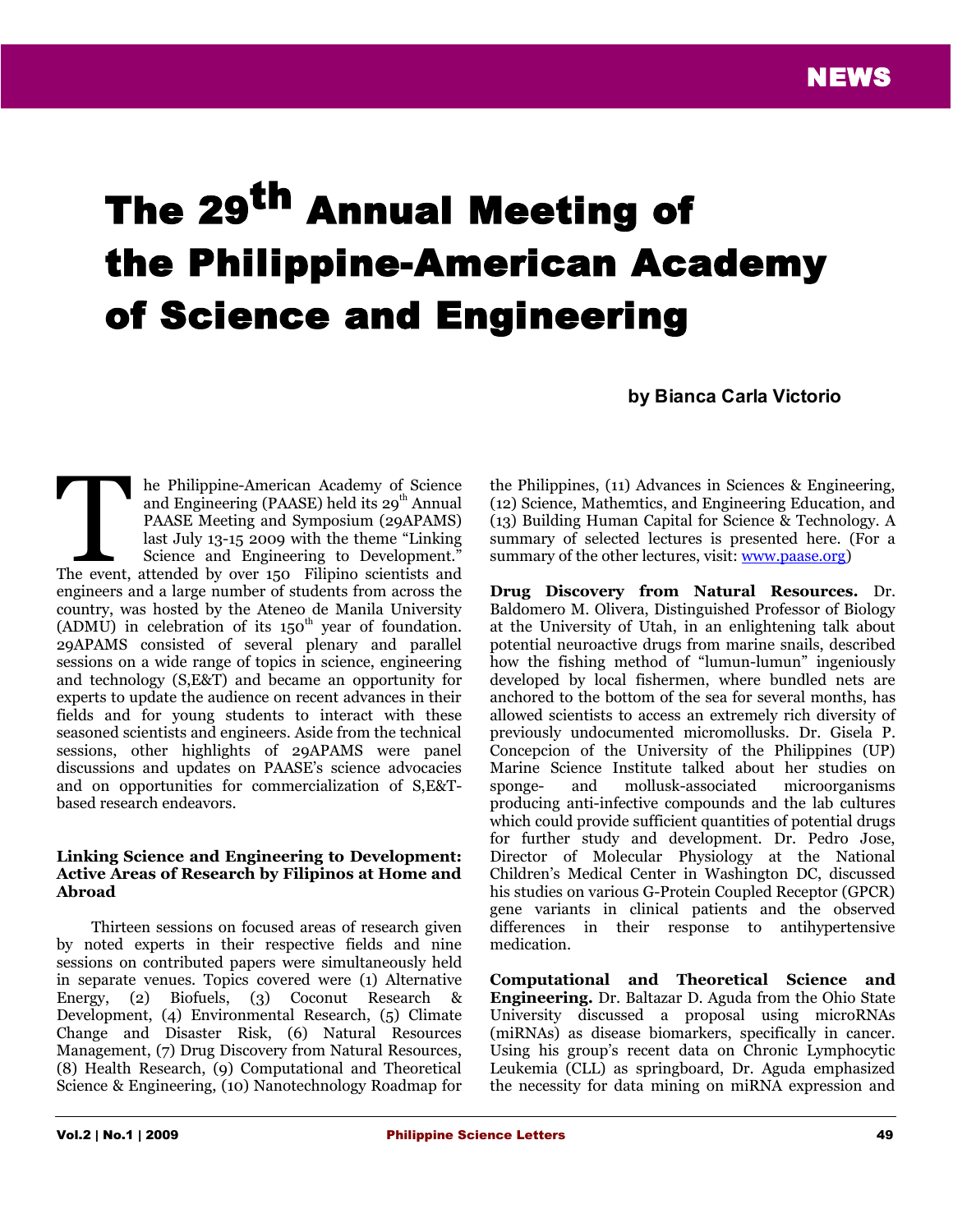activity, hence the need for computational algorithm predicting targets and inducing expression of miRNAs. Dr. Eduardo Mendoza of Ludwig Maximilian University in Munich proposed to establish the Philippine Center for Bioinformatics and Computational Systems Biology, which would set the stage for pursuing relevant research on biological problems on the level of systems biology using interdisciplinary perspectives. Dr. Felix Buot, a retired research physicist at the U.S. Naval Research Laboratory, discussed some computational and theoretical aspects of nonequilibrium quantum transport physics in nanoelectronics, spintronics, and thermo-electronics.

**Bioanalytical Methods.** The power of Mass Spectrometry (MS) in elucidating glycosylation patterns in proteins was highlighted in engaging talks by Miss Maria

standardized testing of anti-A and anti-B hemagglutinins found in immunoglobulin products.

**Health Research.** Dr. Samuel D. Bernal of the University of California-Los Angeles School of Medicine engaged the audience in an exciting discussion on bio-regenerative medicine through hematopoietic stem cells (HSCs) derived from bone marrow. Dr. Bernal said a world-class facility exists at The Medical City Hospital which is capable of executing this procedure, especially for cancer patients with poor prognosis, based on the specific genotype of the cancer patient. The need to create a database of cancer biomarkers among Filipino cases is currently being addressed by the Institute of Genetics at the National Institutes of Health (NIH) in UP Manila, headed by Dr. Carmencita D. Padilla, who spoke on mapping mutations



Attendees of the 29<sup>th</sup> Annual Meeting of the Philippine-American Academy of Science and Engineering

Lorna Arao-de Leoz, a PhD student at the University of California-Davis, who is looking at changes in the levels of high-mannose glycans in sera of cancer patients to identify early-stage breast and prostate cancer and her mentor, Dr. Carlito B. Lebrilla, explained how glycosylation imparts anticancer and other beneficial properties to milk proteins. His group is also developing analytical methods to differentiate glycosylation patterns found in human, bovine, and other mammalian milk. On the other hand, Dr. Maria Luisa Virata-Theimer, from the U.S. Food and Drug Administration (USFDA), shared her study on

and polymorphisms among Filipino clinical cases. Other priority diseases studied at the NIH are G6PD (Glucose-6- Phosphate Dehydrogenase) Deficiency, Maple Syrup Disease, and Schizophrenia.

**Alternative Energy.** Dr. Ernesto Terrado from the World Bank discussed the global status and costs of employing renewable energy for power; Dr. Danilo Romero from the University of Maryland College Park Laboratory for Physical Sciences and Department of Electrical and Computer Engineering spoke on current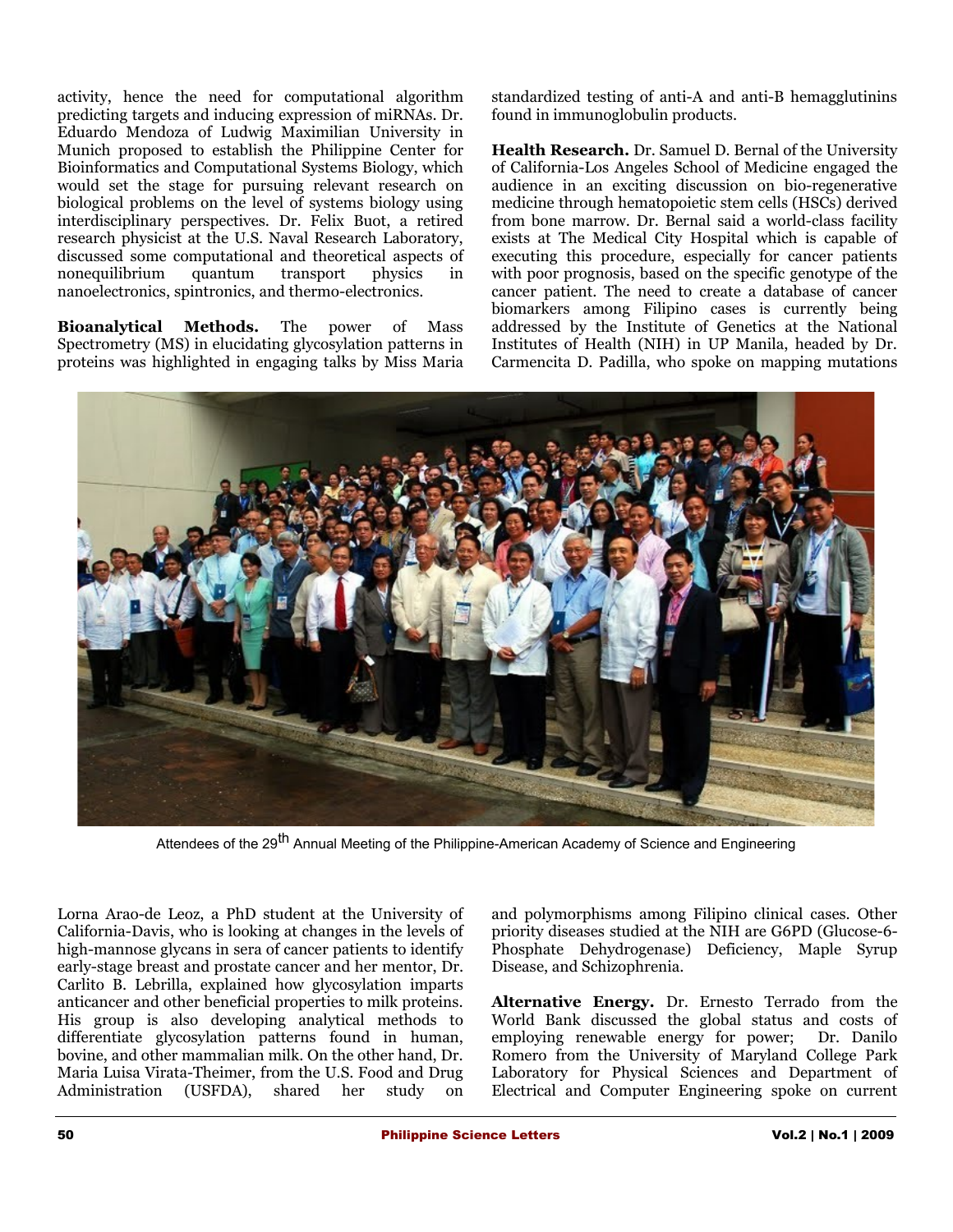trends in flexible organic photovoltaic devices, and Dr. Raymond Tan from the De La Salle University-Manila presented a simulation of the dynamics of energy supply chains using a dual-component model based on inputoutput systems.

**Biofuels.** Several studies on biofuels showcased Mariano Marcos State University (MMSU) as an energy selfsufficient model. Dr. Carlos Pascual, Dr. Fiorello Abenes, Mr. Samuel Franco, all from MMSU, presented their studies on bioethanol production via one-step hydrolysis fermentation using carabao rumen and its associated microbes, and bioethanol from sweet sorghum syrup, jaggery, and grain. Dr. Lino Blanche, a National Program Leader with the US Department of Agriculture, and Dr. Terry Sarigumba, a former Forest Soils Scientist at the Georgia Pacific Corporation, gave a lecture on the process of biochar production and its applications in line with the goals of MMSU as an energy self-sufficient model.

**Coconut Research & Development.** Dr. Fabian Dayrit, Dean of the School of Science & Engineering at ADMU, discussed a proposed research program based on the unique properties and composition of coconut oil aimed at establishing its health benefits backed by scientific validation; Dr. Mario Capanzana, Director of the Food & Nutrition Research Institute (FNRI), shared his research on coconut products, specifically of coconut flour from "sapal," coconut syrup, and virgin coconut oil, and their pursuit in making these products functional foods; and, Dr. Jacinto Blas Mantaring, from the UP College of Medicine Department of Pediatrics, related that using medium chain triglycerides amply provided by virgin coconut oil can be used as a supplement to reduce risk of sepsis in preterm neonates and aid in weight augmentation.

**Environmental Research.** Dr. Asuncion Raymundo, Dean of the College of Arts & Sciences at UP Los Baños, and Dr. Augustine Doronila from the University of Melbourne, talked about employing phytoremediation in repairing the prolonged environmental damage caused by abandoned mines. Dr. Nemesio Montaño, of the UP Marine Science Institute, discussed marine toxicity testing using marine plants and animals.

**Climate Change and Disaster Risk.** Dr. Josefino Comiso from the NASA Goddard Space Flight Center, Ms. Antonia Yulo Loyzaga from the ADMU Manila Observatory, and Dr. Felino Lansingan of UP Los Baños Institute of Statistics and School of Environmental Science and Management discussed the impending risks of disasters due to climate change as observed from space, and proposed means of mitigating these risks through collaborative studies and employment of available technology such as satellites and remote-sensing devices in the field.

**Natural Resources Management.** Dr. Jurgenne Primavera of the SEAFDEC Aquaculture Department talked about biodiversity in the Agusan Marsh and called for a multidisciplinary collaboration to understand its various biota and habitats. Dr. Rodel Lasco, from the World Agroforestry Centre reviewed the current knowledge on carbon budgets of Philippine forests, and Mr. Jerrold Tubay from UP Los Baños presented a "Fuzzy Goal Programming (FGP) approach for the optimal allocation of biofuel feedstock for ethanol production."

**Nanotechnology Roadmap for the Philippines.** Dr. Erwin Enriquez from the Department of Chemistry in ADMU and Dr. Romel Gomez of the Department of Electrical and Chemical Engineering at the University of Maryland gave an overview of the current state of nanotechnology in the country, pointed out key technologies that can be explored by Filipino engineers such as carbon nanotube-based transistors, and directed the research thrusts towards applications in various sectors: information and communications, technology (ICT) and semiconductors, food and agriculture, energy, medicine, and environment.

**Advances in Physics and Engineering.** Dr. Amador Muriel, Balik Scientist at the National Institute of Physics in UP Diliman, presented his basic research on the quantum theory of turbulence. Dr. Joseph Tan from the National Institute of Standards and Technology in Maryland gave a lecture on engineering atoms with special features that make them amenable for testing theories and measuring atomic data and fundamental constants, while Dr. Amelia P. Guevara, Vice-President for Academic Affairs of the UP System, presented an overview of the proposed Philippine Genome Center for Genomics Research in Health, Agriculture, and Biodiversity.

**Science, Mathematics, and Engineering Education.** Dr. M. Victoria Carpio-Bernido of the Research Centre for Theoretical Physics in Bohol presented a framework for improving physics education in the country, while Dr. Queena Lee-Chua, of the Departments of Mathematics and Psychology at ADMU, gave a talk on the state of mathematics learning in the Philippines and identified critical factors in the variable abilities among Filipino children to solve high-level nonroutine problems. Dr. Ernesto Pernia from the School of Economics in UP Diliman, examined the effects of international migration and remittances on household incomes, poverty reduction, human capital investment, saving, and regional development in the country.

**Building Human Capital for Science and Technology.** DOST Undersecretary Fortunato de la Peña discussed the government's aggressive move to recruit young students towards the science & engineering fields via the Philippine Science High Schools and the various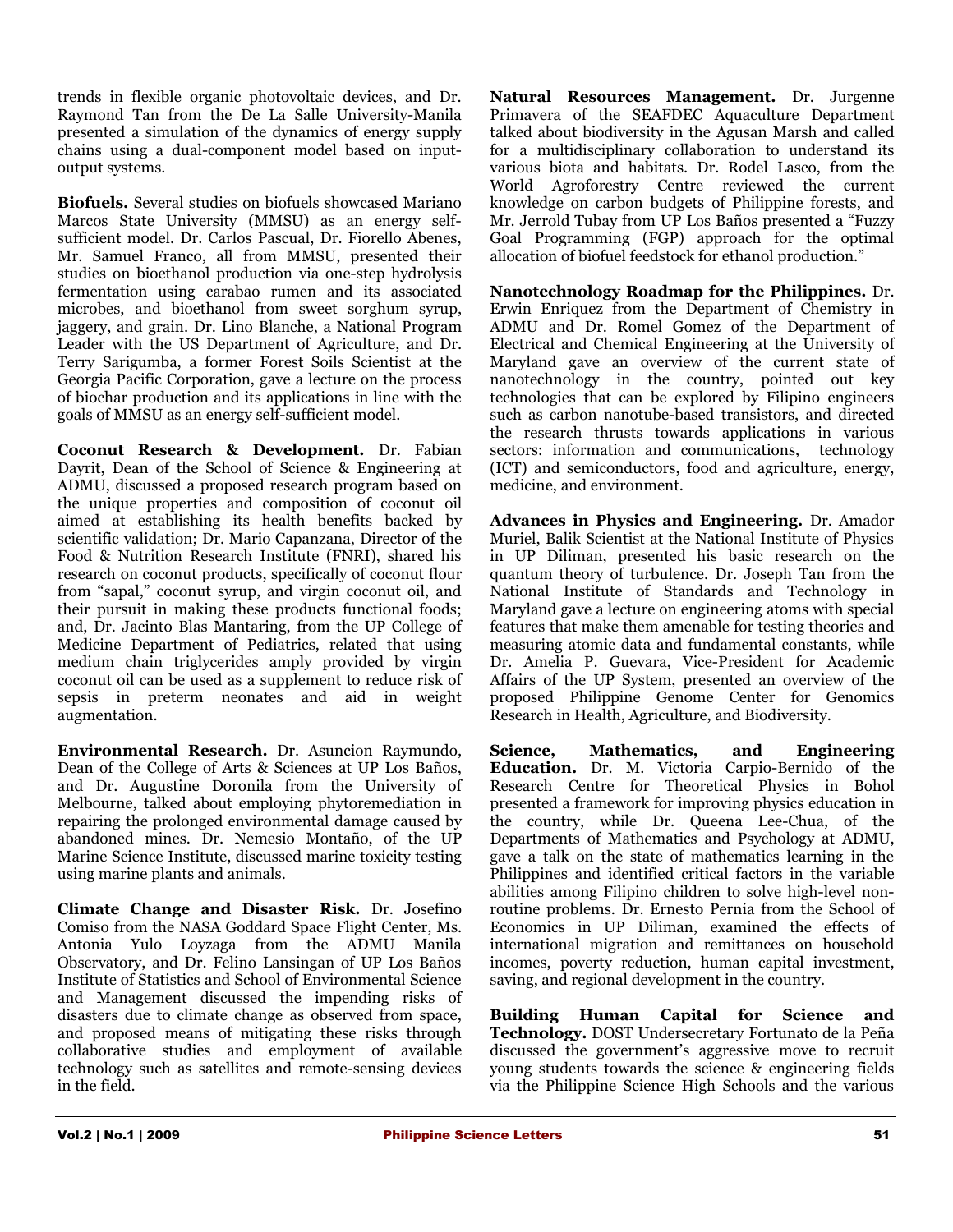post-graduate scholarships. Dr. Fernando Aldaba of ADMU Economics Department gave a talk suggesting more effective ways for the government to recruit more Filipinos into science & engineering, including a more effective coordination mechanism among the various government agencies.

**Biomolecular Design***.* The Influenza virus also took center-stage at 29APAMS as Dr. Eduardo A. Padlan discussed his strategy for designing vaccines against influenza. Dr. Padlan, a retired Research Scientist at the US-National Institutes of Health, presently Adjunct Professor at the UP Marine Science Institute, proposes to make vaccines based on the hemagglutinin protein which is "de-antigenized" to direct the immune system to produce antibodies against less antigenic but constant regions of the viral protein. The experimental component of this vaccine design was reported by Dr. Ameurfina D. Santos, of the National Institute of Molecular Biology and Biotechnology in UP Diliman. Deantigenized hemagglutinin has been expressed recombinantly and characterized biochemically, and will be tested for efficacy in an animal model.

### **Faith in science and technology to lead us through dark times**

Senator Edgardo J. Angara, 29APAMS guest speaker, in his Keynote Address, advertised the efforts of the Congressional Commission on Science, Technology and Engineering (COMSTE) in improving the country's technological capacity and giving a forceful push through the global competitiveness ladder. COMSTE's mandate is to review and assess the science, engineering & technology research and development in the country and to provide



Sen. Edgardo J. Angara delivering the Keynote Address

monetary funding for scientific research, among other things. (For more information, visit: www.comste.gov.ph) According to Sen. Angara, COMSTE is a strong manifestation that the government has faith in scientific and technological innovation and in young minds to lead us out of poverty. He also called on a strong collaboration among Filipino scientists and engineers to help realize this goal. Father Bienvenido F. Nebres, S.J., ADMU President, echoed the senator's call in his welcome note. He implored Filipino scientists based abroad to forge collaborations with Filipino scientists at home and to provide mentorship for Filipino students in building careers in S&T research. He said that the infrastructure and funding needed to provide a nurturing environment for students building a research career are well on the way.

According to Dr. Greg Tangonan, Executive Director of COMSTE, a Memorandum of Understanding (MOU) between COMSTE and Taiwan's Industrial Technology Research Institute (ITRI) had been signed. This aims to aid the Philippines in developing a similar infrastructure in realigning current Philippine engineering towards producing high value-added electronics, which is one of five main areas of research that COMSTE deems must be prioritized, given our perceived competitive advantage. He also shared that the new R&D strategic plan of COMSTE is to increase R&D spending into focused national projects and forge international strategic alliances by luring foreign direct investment.

The other areas of priority are: (1) enhancement and promotion of culinary herb and spice industry, with an initial budget of  $\mathbb{P}15$  million. This involves breeding for quality enhancement of locally produced spices and improvement of the manufacturing process for export; (2) adopting remote-sensing technology for agriculture and aquaculture. This aims to utilize access to current technology in improving food security, e.g., using remotesensing to make locally-produced crops more resilient to climate change; (3) active development of renewable energy, e.g., solar energy by stimulating investments in new green electronics such as photovoltaics (PV) manufacturing and power management electronics. This is also intended to jumpstart innovative R&D activities for energy-related small and medium enterprises (SMEs); (4) biomedical telemedicine consortium, i.e. for the promotion of the country as a health and wellness center.

## **2009 Koh Awards Lectures : Marine Biomedical Research and Water Resources Management**

This year's Severino and Paz Koh Awardees were Dr. Gisela P. Concepcion for Science and Dr. Leonardo Q. Liongson for Engineering. Dr. Concepcion is Professor at the Marine Science Institute, while Dr. Liongson is Professor at the Department of Civil Engineering; both are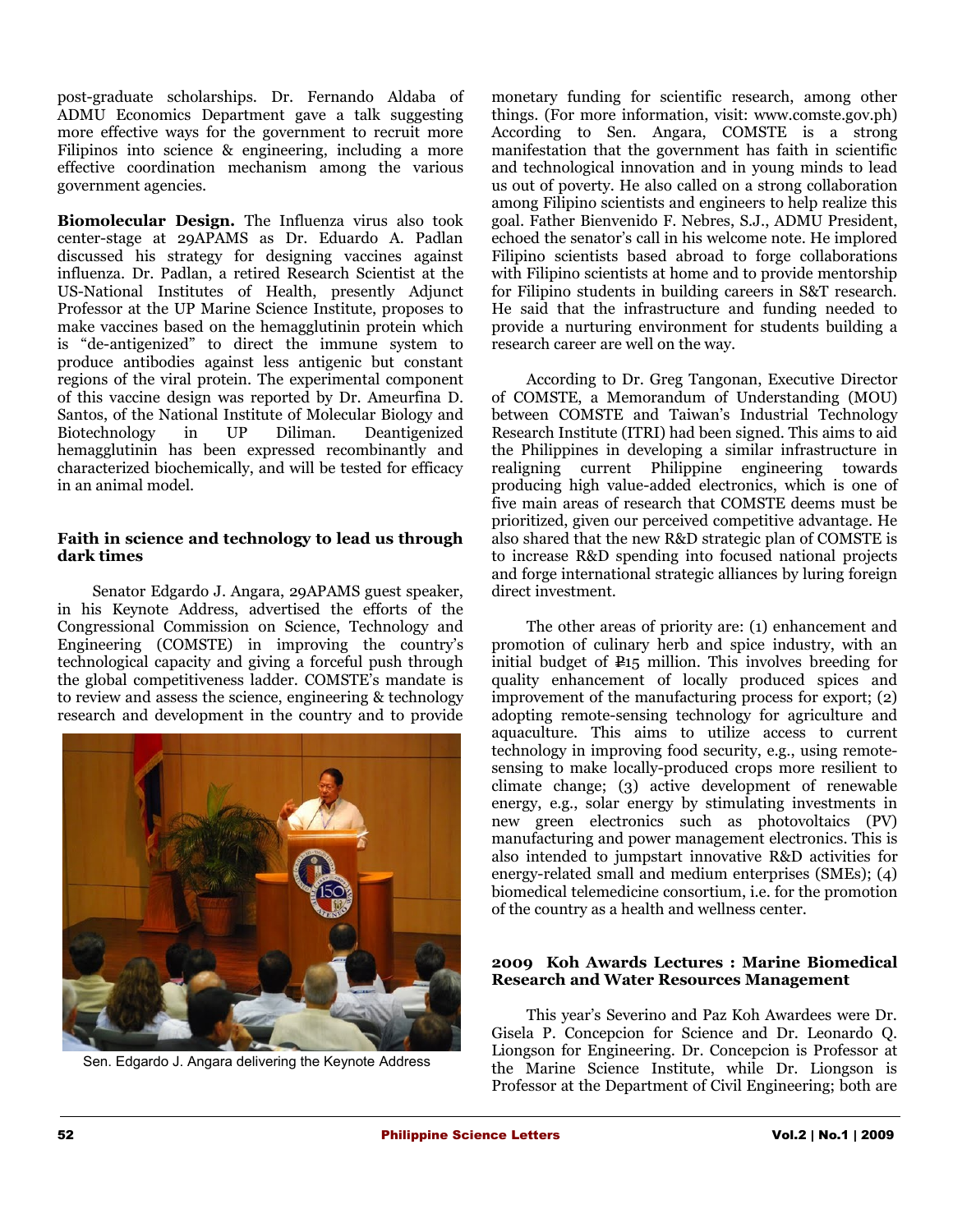based in UP Diliman. The Koh Awards are named after Dr. Severino Koh – one of the founders of PAASE – and his spouse, Mrs. Paz Koh. Nominated by fellow PAASE members, awardees are asked to give a lecture during the annual meeting, and receive a plaque of appreciation and \$1,000. Dr. Concepcion gave a talk on "Marine Biomedical Research in a Philippine Setting" and Dr. Liongson on "Meeting the Challenges of Water Resources Management".

Awards were also given to students and young researchers in the poster presentation category, each awardee receiving a check for \$50. Over a hundred posters submitted by many researchers from across the country and abroad competed in two separate poster sessions held during breaks from the parallel lecture sessions. The diverse range of poster topics included molecular biology, natural products, synthetic chemistry, biotechnology, physics, applied mathematics, and engineering. Three participants were given the student awards: (1) Ma. Corazon C. Cabanilla from the National Institute of Molecular Biology and Biotechnology – UPD with a poster entitled, "Multiplex PCR Detection of *Mycobacterium tuberculosis* and Characterization of Mutations in KATG and RPOD Genes of Multi-Drug Resistant Samples from Metro Manila.*"* Ms. Cabanilla was an undergraduate student at the Laboratory of Molecular Cell Biology under Dr. Cynthia P. Saloma; (2) Lorillee Tallorin, an M.Sc. candidate in Organic Chemistry. Her poster entitled, "Oxidative Addition of Singlet Oxygen to Pt(II) Thiolato Complex," was done in the Department of Chemistry and Biochemistry under Prof. Matthias Selke of California State University Los Angeles; (3) Kendricks S. Lao from the Ateneo de Manila University with a poster entitled, "Synthesis and FRET Evaluation of Mycolic Acid Derivative as Diagnostic Device for Tuberculosis." Mr. Lao is from the Department of Chemistry under Dr. Regina C. So.

For the young researcher awards given to professionals and researchers under the age of 35 years, three winners were proclaimed: (1) Kimberly S. Beltran from UP Manila with a poster entitled, *"*Genotoxicity Assessment of Coastal Water in Cavite using Single-Cell Gel Electrophoresis Assay on *Perna veridis*." Ms. Beltran is an Instructor in the Department of Biology; (2) Dr. Christine C. Hernandez from UP Diliman with a poster entitled, "Anti-Inflammatory Potential of *Crateva religiosa*." Dr. Hernandez is the head of the Bioorganic and Natural Products Laboratory of the Institute of Chemistry in UP Diliman; (3) Dr. Stephanie S. Pimentel, a professor from the Biology Department of the Ateneo de Manila Unviersity. Her poster was entitled, "Probiotic Effects of Four *Lactobacillus* Species on *Edwardsiella tarda* Challenge Nila Tilapia (*Oreochromis niloticus*)." Aside from these traditional awards, a special award was also handed out to the youngest participant in the poster

competition: Ma. Christina M. Jamerlan, a high school senior from Philippine Science High School – Western Visayas, for her poster on an "Automated Bunsen Burner."

## **From Bench to the Market: Dialogue with Industry**

In an effort to bring the fruits of research closer to the market, a dialogue between the science community and key people in industry was also held during the last day of 29APAMS. Four key speakers were chosen to represent their respective fields: Dr. William Padolina from the International Rice Research Institute (IRRI) representing the Agricultural Sector; Mr. Lito Abelarde of the Chamber of Herbal Industries Philippines, Inc.; Mr. Andrew Arriola from the Bataan Center for Innovative Science & Technologies, Inc. representing the micro, small, and medium-scale industries (MSMEs); and Dr. Samuel Bernal of The Medical City Hospital for the Healthcare Industry. Dr. Padolina and Mr. Abelarde agreed that for us to identify key areas of innate competitive advantage where we can excel, a unified market assessment must be done both in the food and herbal medicines industry. Moreover, steps must be taken to ensure that we present and provide these needs in a unique way, adds Dr. Bernal. According to Dr. Padolina, preliminary studies have identified two products that we have in abundance – citrus fruits and cephalopod mollusks (squid and octopus), but a more extensive market analysis could reveal more unfilled global niches that could be taken advantage of. Once these niches have been identified, a unified research agenda supporting the market data should come into play. In this case, breeding studies on the improvement of citrus fruits and aquaculture of marine mollusks to improve yields must be the focus of intensive research for us to become strong players in the global food market. In the case of the herbal medicine industry, the renewed interest in natural products as healing agents has spurred scattered research on various herbal plants in the country. Though this is good for science's sake, this has not helped the industry, says Mr. Abelarde. A unified research agenda where several groups would be studying different aspects of the same herbal plant is needed in order to fast-track its development into a marketable drug or food supplement.

Another impediment being faced by the industry is the dwindling number of people to do the bench-side of product development. Dr. Padolina voiced out his concern that fewer students are enrolling in the agricultural sciences, even in UP Los Baños – the premiere agricultural university of the country. Most experts in this field are close to retirement and there is a pressing need to find young people to whom current knowledge must be transferred. Perhaps incentives must be necessary to attract individuals to embark in these studies, adds Mr. Abelarde. In the case of the medical industry, experienced and well-equipped clinicians are abundant, but the